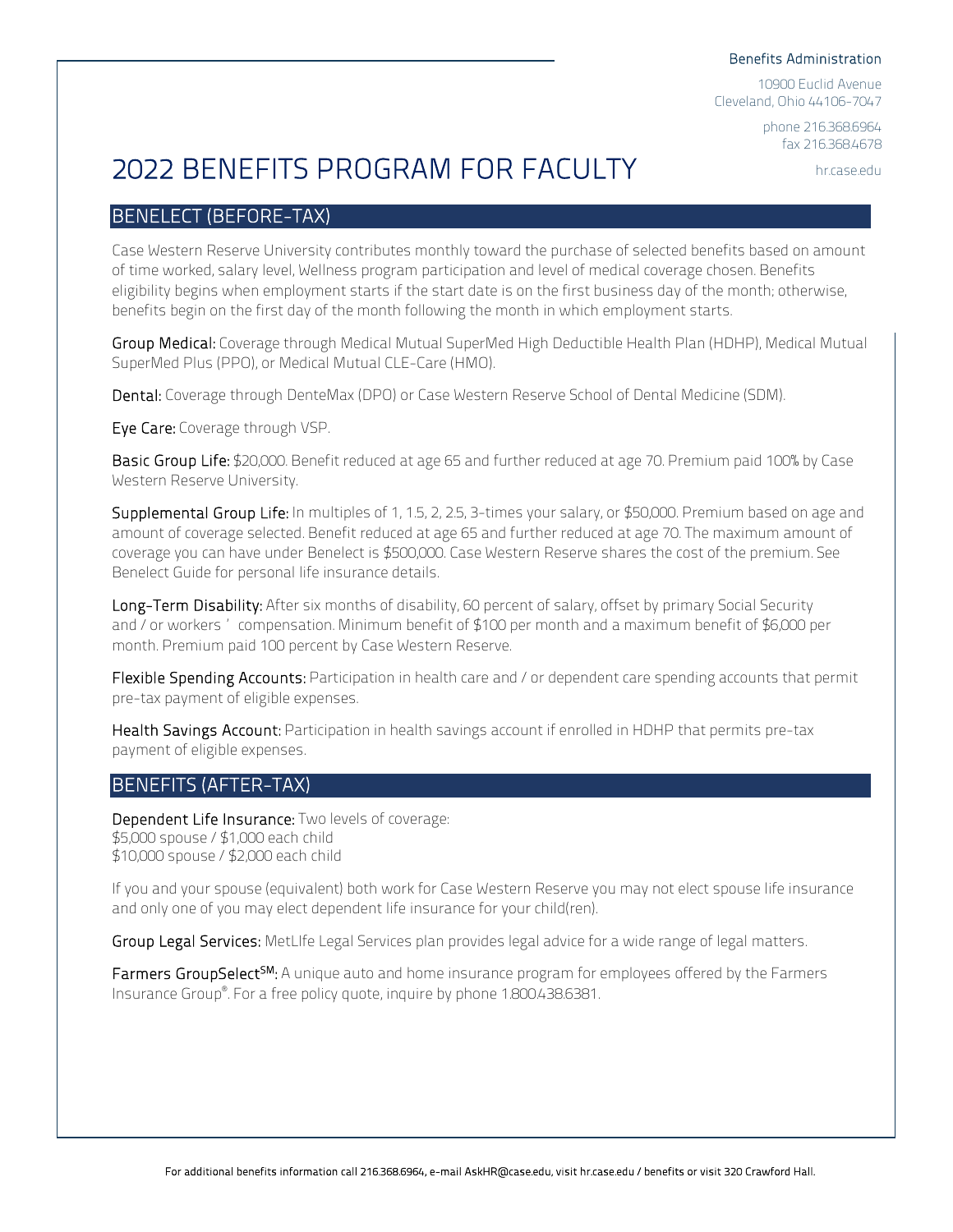#### **WELLNESS**

Completion of wellness activities allow faculty and staff enrolled in Benelect medical insurance to receive a \$25 per month premium incentive. Participation in health and wellness programs during the year provide the opportunity to receive additional incentives.

### RETIREMENT

Plan A: Eligible after one year of service with Case Western Reserve or upon employment with at least one year of service from another university or research experience with a related research institution. Certain exclusions apply to waiver of Plan A waiting period - contact Benefits Administration for details. Choice of TIAA-CREF or Vanguard for investment vehicles. The university contributes 8 percent of your pay up to onehalf of the Social Security Taxable Wage Base (SSTWB) and 12 percent of your pay above one-half of the SSTWB, up to the IRS maximum annual salary. For the 2021-2022 fiscal year, one-half of the SSTWB is \$71,400. As of July 1, 2022, one-half of the SSTWB will be \$73,500.

Supplemental Retirement Account: The opportunity to participate in a tax-deferred retirement plan or an after-tax Roth retirement plan with a choice of two investment carriers, TIAA-CREF and Vanguard. As of January 1, 2021, the IRS maximum allowed employee contribution is \$19,500.

Social Security: Retirement at full retirement age as shown on the Social Security Age Reduction Chart at http://www.ssa.gov/retire2/agereduction.htm, or reduced benefits at age 62. Life income for total permanent disability. Lump sum and/or monthly income for qualified survivors. Medical benefits at age 65 or upon retirement, whichever is later.

Retirement Checklist: Guide for planning your retirement beginning five years before your actual retirement date. Visit case.edu/hr/worklife/retirement-benefits/retirement-checklist.

# UNEMPLOYMENT COMPENSATION

Eligible after 20 weeks of covered employment if laid off or terminated without cause. Compensation is paid for up to 26 weeks based on number of dependents and previously covered work.

#### WORKERS' COMPENSATION

Compensation and medical expenses are covered for on-the-job injury or death.

#### TRAVEL INSURANCE

Coverage while traveling on university business for a maximum of \$250,000 for accidental death or dismemberment.

Additional travel insurance coverage while traveling abroad on university business for a maximum of \$250,000 for accidental death and dismemberment. Foreign travelers' assistance services are for medical, personal, hospitalization or evacuation and security.

#### TIME OFF

Sick: Days can be used for personal medical. Up to eight days per year can be used for family medical and bereavement. Contact Human Resources for details on the paid parental leave policy. Unused sick time is not paid upon termination of employment.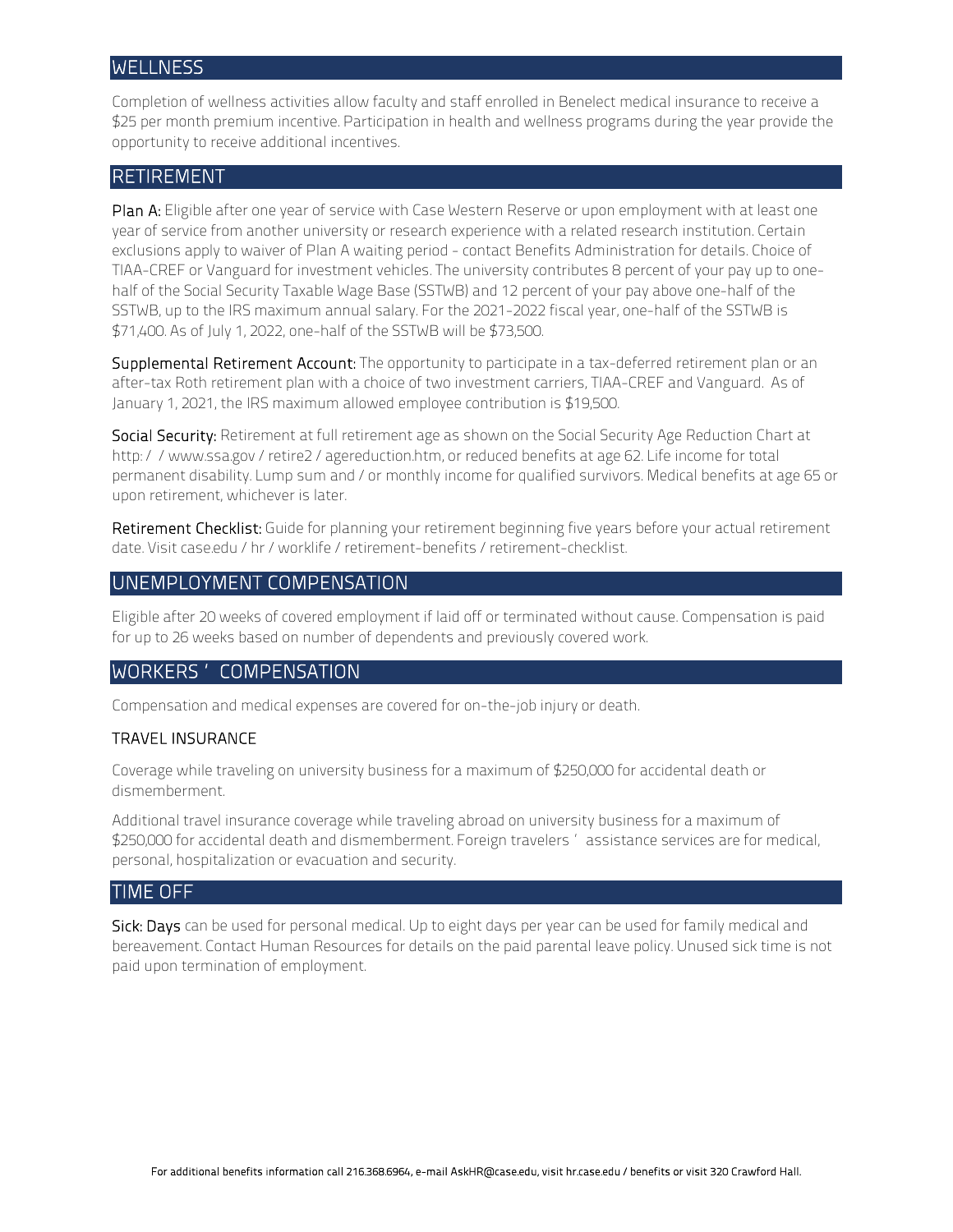| Service            | Full Pay                 | 60% Pay  |
|--------------------|--------------------------|----------|
| < 1 year           | 1.66 days / month worked |          |
| 1 year < 3 years   | 1 month                  | 1 month  |
| $3$ year < 5 years | 2 months                 | 1 month  |
| 5 year < 10 years  | 3 months                 | 3 months |
| 10 years $+$       | 6 months                 |          |

Leaves of Absence: LOA for medical (personal medical, family medical reasons, and parenting reasons, FMLA can be compensated or uncompensated); convenience; military; personal; or jury duty.

University Holidays: New Year's Day, Martin Luther King Jr. Day, a personal floating holiday, Memorial Day, Fourth of July, Labor Day, Thanksgiving Day, the day after Thanksgiving, Christmas Day, Christmas Eve, and New Year's Eve.

#### EDUCATION

Tuition Waiver: You and your dependent children are eligible upon employment, your spouse (equivalent) after one year of employment. Please refer to the Tuition Waiver Policy for details on this benefit.

Tuition Reimbursement: Employees may receive up to \$2,500 every fiscal year (July 1 - June 30) for work related courses at a degree-granting institution other than Case Western Reserve. Benefits is prorated for part-time employees.

Tuition Exchange: Case Western Reserve University has joined the Tuition Exchange consortium of more than 600 colleges and universities to provide tuition scholarships to dependents of benefits eligible university employees. A program overview, along with the application and eligibility forms, are available on the University Financial Aid website.

#### PERSONAL ASSISTANCE

Impact Solutions offers voluntary, private and confidential counseling and community resources for employees and family members to help identify problems and develop plans for resolution. Five free visits per problem per year are available.

IMPACT Solutions Employee Assistance Program: Concerns may include: personal issues, depression, anxiety, marital matters, divorce adjustment and options, chemical dependency and abuse, parenting issues, work-related stress, legal and financial questions. Call 800.227.6007 or visit MyimpactSolution. com.

Elder Care Resources and Referral Services: Elder care counselors can help you recognize when an older relative needs help, care for older relatives from a distance, talk to parents who may resist help, understand and locate housing options.Call 800.227.6007 or visit MyimpactSolution.com.

Child Care Resources and Referral Services: The child care specialists can offer information on how to evaluate the quality of child care programs or providers, consultation and education on child development and parenting issues, written information and practical tools such as booklets, checklists and guides. Call 800.227.6007 or visit MyimpactSolution.com.

Child Care Support During Travel: Reimbursement is available for expenses incurred for care for a child while the employee travels to attend professional meetings, conferences, workshops and other professional activities.

# FINANCIAL CONVENIENCES